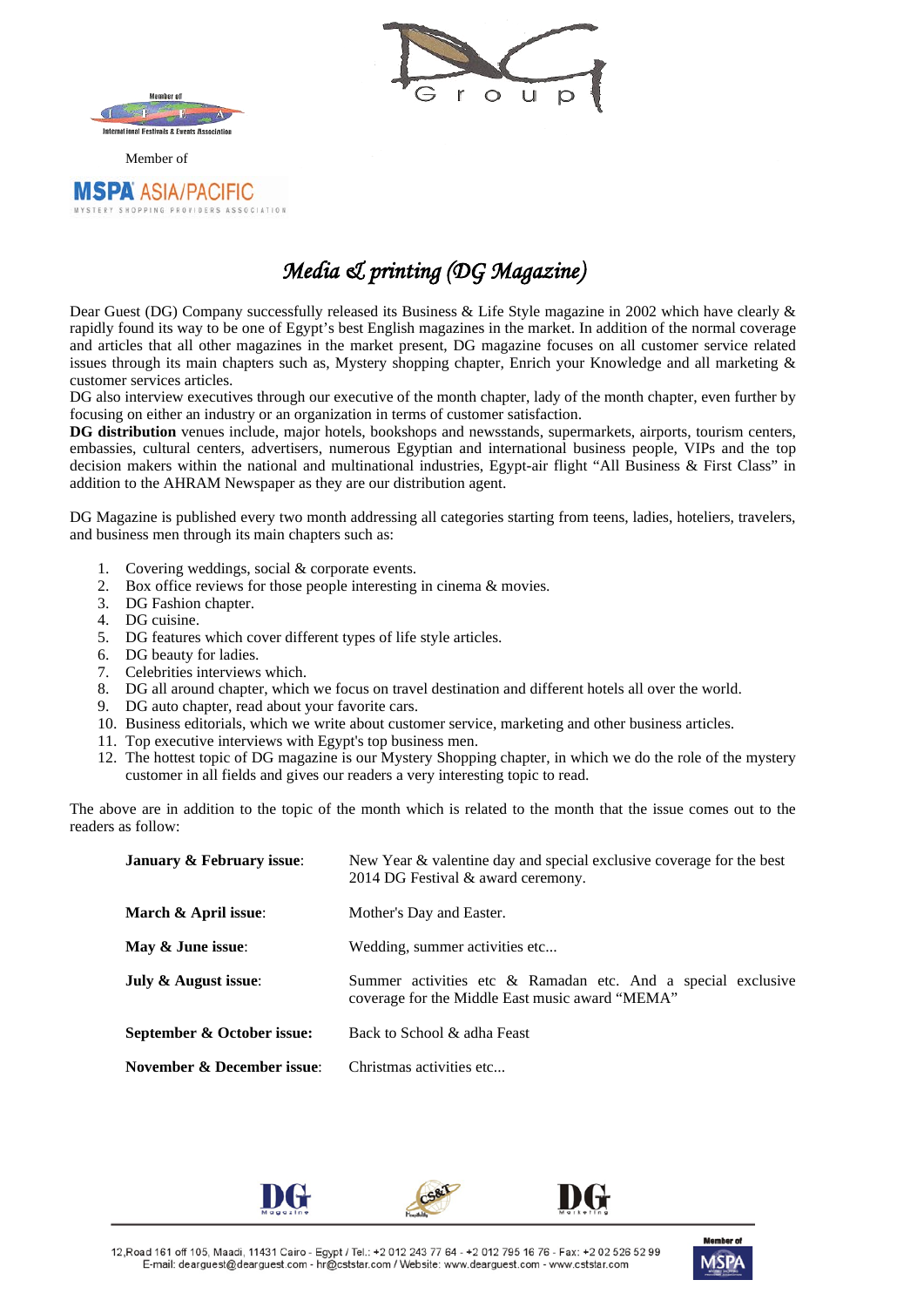



Member of

#### **MSPA ASIA/PACIFIC** STERY SHOPPING PROVIDERS ASSOCIATION

## *<sup>U</sup>***DG Magazine Media Kit 2014**

### *<sup>U</sup>As of Jan. 2014*

| Size (23.6cm X 31cm) including 0.6 surrounding bleed | Rate L.E( one Shot) |
|------------------------------------------------------|---------------------|
| <b>Inside Covers</b>                                 | 15,000              |
| Page #1                                              | 14,000              |
| <b>Full Page</b>                                     | 8.000               |
| <b>Half</b> Page                                     | 5.000               |
| <i>premium page</i> ( <i>First 10 pages</i> )        | 9.000               |
| <b>Inside Back Cover</b>                             | 14,000              |
| <b>Back Cover</b>                                    | 22,000              |
| Logo Placed At Magazine Cover "10c*6c"               | 21,000              |
| 200 gm Carton page ( $P O$ )                         | 20,000              |
| 2 Pages Spread                                       | 14,000              |
| <b>Flip Front Cover</b>                              | 25,000              |
| <b>Flip Back Cover</b>                               | 20,000              |

# **Dear Guest Distribution Outlets:**

| <b>Cafes&amp; Restaurant</b> |                                     | <b>All Five Stars Hotels</b><br><b>Book Shops Such as:</b> | <b>Airlines</b>                        | <b>Markets &amp; Malls</b> | <b>Music &amp; Gifts</b><br><b>Shops</b> |                 |
|------------------------------|-------------------------------------|------------------------------------------------------------|----------------------------------------|----------------------------|------------------------------------------|-----------------|
| 1.                           | Gold's Gym                          | 2. Pasqua Café                                             | <b>Grand Nile Tower</b>                | EgyptAir                   | Alfa Market                              | 1.Nuts & Nuts   |
| 3.                           | Mohamed el<br>saghir                | 4. La Pietra                                               | Hilton                                 | internatio<br>nal flights  | Carrefour                                | 2.Kookai        |
| 5.                           | trianon                             | 6. Mo Café                                                 | Le Meridien                            | on first $\&$              | Metro                                    | 3. Catterpillar |
| 7.                           | <b>Mambo</b>                        | 8. Hamam el Talat                                          | <b>Marriott</b>                        | business                   | Dandy Mall                               | 4. Wibia        |
| 9.                           | <b>Maestro</b>                      | 10.Cilantro                                                | Movenpick                              | class.                     |                                          | 5. Mambo        |
|                              | 11. Farah                           | 12.Exit                                                    | Movenpick Jolly<br>Ville               |                            |                                          |                 |
|                              | 13. Mohamed el<br>saghir            | 14.Africano                                                | <b>Sheraton</b>                        |                            |                                          |                 |
|                              | 15. Harry's Café                    | 16.Tornado                                                 | JW. Marriot                            |                            |                                          |                 |
|                              | 17. Latino's Café                   | 18.Tasters                                                 | <b>Hilton Zamalek</b>                  |                            |                                          |                 |
| 19.                          | <b>Tabasco</b>                      | $20.L'A$ roma                                              | Safir Dokki                            |                            |                                          |                 |
|                              | 21. Coffeology                      | 22.Cloud 9                                                 | <b>Sun Rise Hotel</b>                  |                            |                                          |                 |
|                              | 23. Rostery                         | 24.café bean & tea<br>leaf                                 | <b>Hilton Green Plaza</b>              |                            |                                          |                 |
|                              | 25. Spectra Café                    | 26. Seja fredo café                                        |                                        |                            |                                          |                 |
|                              | 27. Orangette café<br><b>Bistro</b> | 28. Retro Café                                             | <b>Ritz Carlton Sharm</b><br>el-Sheikh |                            |                                          |                 |
|                              | 29. Rendezvouz                      | 30.Sidi Mansour                                            |                                        |                            |                                          |                 |
|                              | 31. Nespresso                       | 32.Mint Café                                               |                                        |                            |                                          |                 |
|                              | 33. Second Cup                      | 34.citco                                                   |                                        |                            |                                          |                 |
|                              | 35. Condetti Café                   | 36.Deals                                                   |                                        |                            |                                          |                 |
|                              | 37. Chez edy                        | 38. Subway                                                 |                                        |                            |                                          |                 |

# **Dear Guest Distribution:**